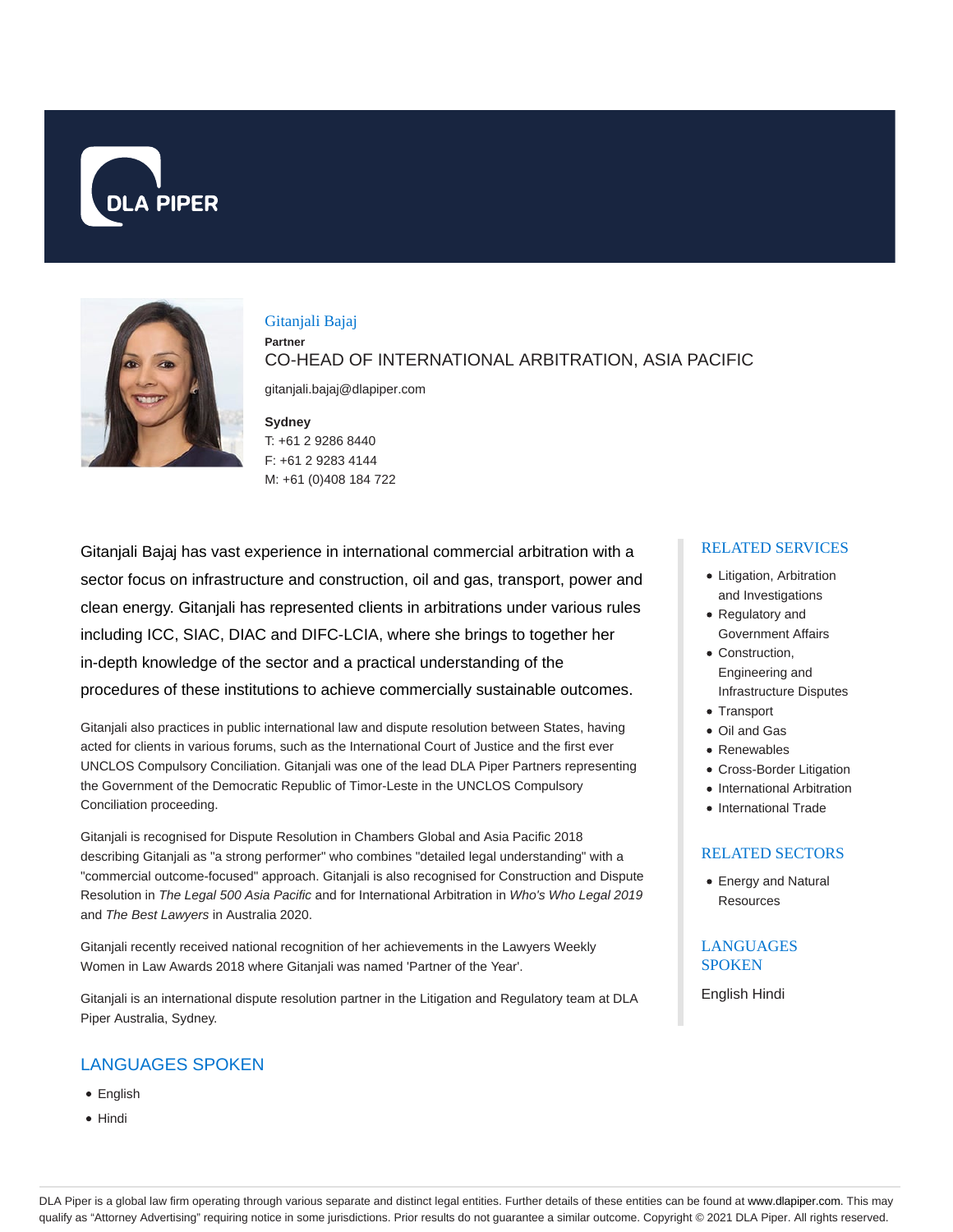#### **EXPERIENCE**

- Acting for an international joint venture in relation to a multi-million dollar ICC arbitration seated in Singapore arising from an EPC Subcontract relating to the Onshore LNG Facilities forming part of the Ichthys Onshore LNG Project (Northern Territory), Australia's largest LNG project.
- Acting for an international renewable energy contractor in a multi-million dollar SIAC arbitration seated in Singapore arising out of the construction of a bioethanol plant in the Philippines.
- Acting for the national petroleum authority of Timor-Leste in relation to an ICC arbitration seated in Singapore for claims arising out of a Production Sharing Contract with major international Oil and Gas contractors for the exploration and exploitation of the oil and gas reserves in the Timor Sea.
- Acting for an international renewable energy contractor in relation to variation, acceleration and delay claims arising out of a wind farm project in the Philippines. The contract provided for an ICC arbitration.
- Acting for a global power generation, infrastructure and transmission facilities contractor in a domestic arbitration in relation to plant operation incidents at a power plant in Western Australia.
- Acting for an international dredging contractor in relation to variation and design defect claims arising out of a dredging subcontract for a major LNG Project in Western Australia.
- Acting for an international dredging company in a multi-million dollar ICC arbitration against the main contractor concerning delay/disruption and costs claims in relation to a major dredging and reclamation project in Abu Dhabi, UAE.
- Acting for the Government of the Democratic Republic of Timor-Leste against Australia in the first of its kind Compulsory Conciliation proceedings under Annex V of the 1982 United Nations Convention on the Law of the Sea (UNCLOS) concerning the delimitation of the exclusive economic zone and the continental shelf and the establishment of permanent maritime boundaries between the two States.
- Advising the Government of the Democratic Republic of Timor-Leste in relation to its existing commercial arrangements for the exploration and exploitation of the oil and gas reserves in the Timor Sea.
- Acting for the Government of the Democratic Republic of Timor-Leste in a dispute against Australia before the International Court of Justice relating to the seizure of documents and data by Australian Security and Intelligence Officers.

### CREDENTIALS

## Professional Qualifications

Solicitor of the Supreme Court of New South Wales, 2007

## Prior Experience

Prior to joining the Sydney office, Gitanjali was based in the Middle East from 2008 to 2011 with the Litigation and Regulatory Group at DLA Piper, where she focused on international commercial arbitration and all aspects of commercial litigation.

## **Recognitions**

- Named Lawyer of the Year in The Best Lawyers in Australia 2022 for International Arbitration in Sydney
- Recognised in The Best Lawyers in Australia 2022 for Alternative Dispute Resolution
- Named International ADR Practitioner of the Year 2019 at the Australian Disputes Centre's ADR Awards
- Named Partner of the Year at the 2018 Lawyers Weekly Australian Women in Law awards
- Finalist 'Partner of the Year' at the Lawyers Weekly Australian Law Awards 2019
- Finalist 'Arbitration Practitioner of the Year' in the Australian ADR Awards 2018
- Ranked as 'up and coming' in Chambers Asia Pacific 2018 for Dispute Resolution in Australia
- Ranked as 'up and coming' in Chambers Global 2018 for Dispute Resolution in Australia
- Recognised in The Legal 500 Asia Pacific for Construction and Dispute Resolution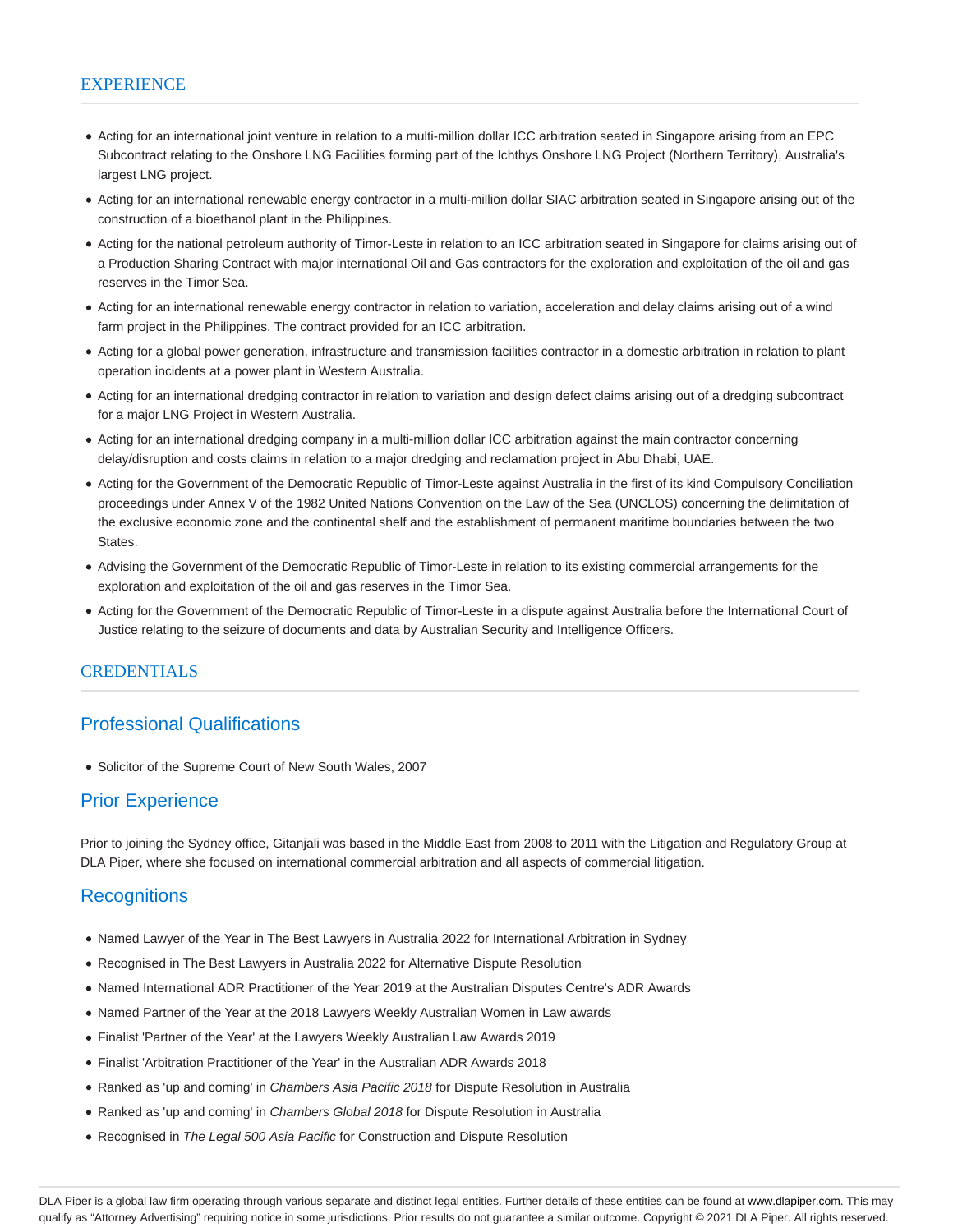- Recognised in the 2019 Who's Who Legal for International Arbitration
- Recognised in The Best Lawyers in Australia 2020 for International Arbitration
- Ranked in Doyle's Guide to Arbitration Lawyers Australia 2018
- Ranked in Doyle's Guide to Construction & Infrastructure Litigation Lawyers Australia 2017
- Listed amongst the '50 Women to Watch in the Australian and New Zealand legal markets' in Australasian Lawyer in April 2015
- Finalist in the Rising Star Litigation category in the 2014 Euromoney Australasian Women in Business Law Awards

### **Education**

- The University of Queensland (with a certificate of specialisation in International law), LLB, Hons Class1, 2004
- The University of Queensland (with a Major in International Relations), BA, 2004

### **Memberships**

- Member CIArb
- Arbitral Women
- Society of Construction Law
- Board Member Australian Centre for International Commercial Arbitration

### INSIGHTS

# **Publications**

**Revised IBA Rules on the Taking of Evidence in International Arbitration**

#### 17 March 2021

The International Bar Association has released its revised Rules on the Taking of Evidence in International Arbitration (**2020 IBA Rules**). The 2020 IBA Rules were formally adopted on 17 December 2020 and mark the first update to the rules since the 2010 edition (**2010 IBA Rules**). The revisions to the rules reflect developments in global arbitration practice, including the emergence of remote hearings and the growing need for data protection and confidentiality.

**Asia Pacific Arbitration Virtual Hearings**

2 November 2020 Virtual hearings

In this edition, we take an in-depth look at the various procedural rules and guidance on virtual/online hearings published by major arbitration institutions within the Asia Pacific region and the practical aspects of virtual hearings being carried out in the region.

An analysis of conciliation and its role in the resolution of international disputes, having regard to the UNCLOS Compulsory Conciliation proceeding between Timor-Leste and Australia and other instances of conciliation, Australian Alternative Dispute Resolution Law Bulletin, Vol 4.6, 2018

## **Events**

Over 2018/2019, Gitanjali was invited to speak at a number of preeminent panels including: